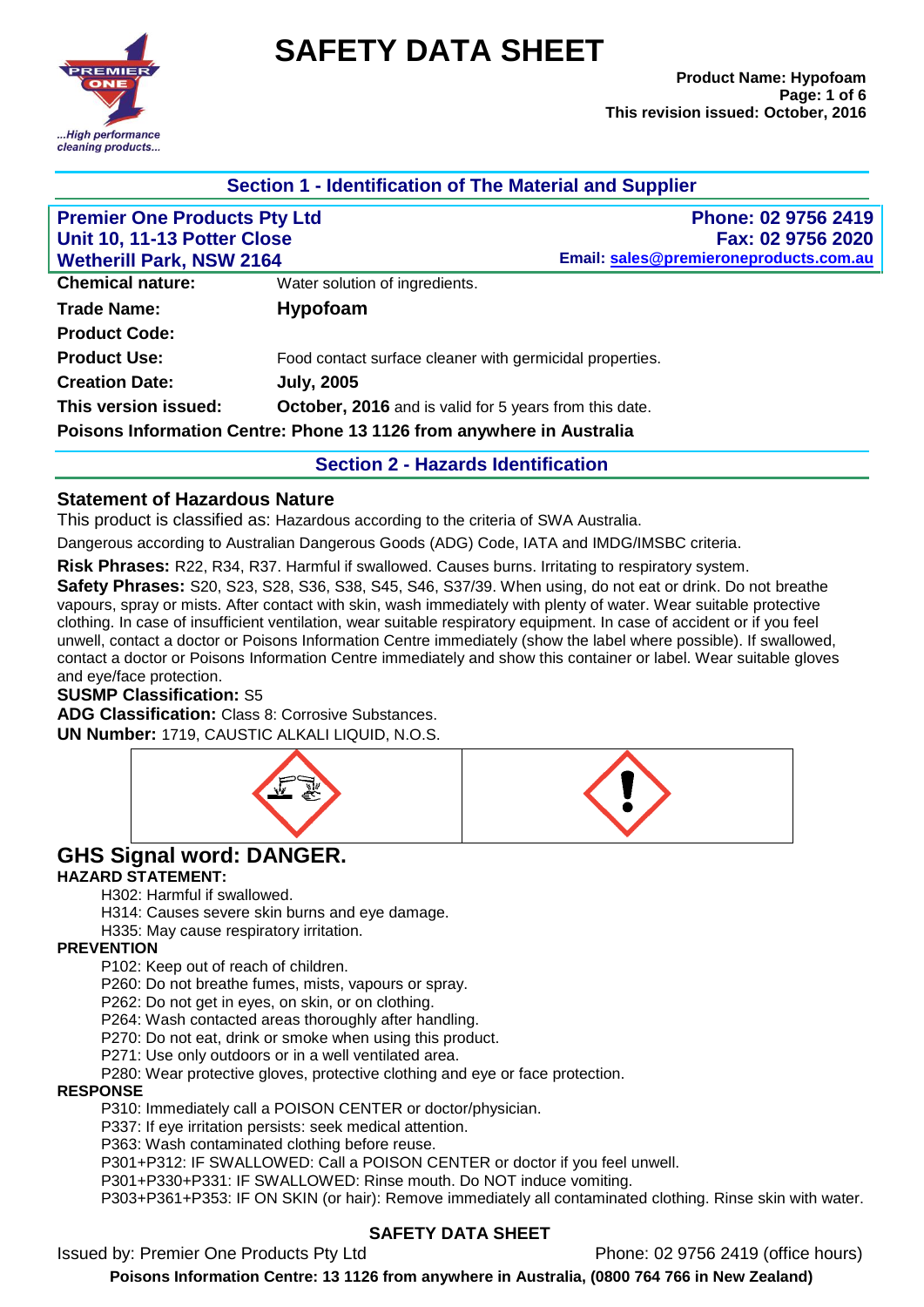P304+P340: IF INHALED: Remove victim to fresh air and keep at rest in a position comfortable for breathing. P305+P351+P338: IF IN EYES: Rinse cautiously with water for several minutes. Remove contact lenses, if present and easy to do. Continue rinsing.

P370+P378: Not combustible. Use extinguishing media suited to burning materials.

#### **STORAGE**

P405: Store locked up.

P403+P233: Store in a well-ventilated place. Keep container tightly closed.

#### **DISPOSAL**

P501: If product can not be recycled, contact a specialist waste disposal company (see Section 13 of this SDS).

## **Emergency Overview**

**Physical Description & Colour:** Clear, colourless to pale yellow liquid.

**Odour:** Characteristic "chlorine" odour.

**Major Health Hazards:** causes burns, may cause serious damage to eyes, harmful if swallowed, respiratory tract irritant.

# **Potential Health Effects**

# **Inhalation**

**Short Term Exposure:** Significant inhalation exposure is considered to be unlikely. Available data indicates that this product is not harmful. Product is also an inhalation irritant. Symptoms may include headache, irritation of nose and throat and increased secretion of mucous in the nose and throat. Other symptoms may also become evident, but they should disappear after exposure has ceased.

**Long Term Exposure:** No data for health effects associated with long term inhalation.

# **Skin Contact:**

**Short Term Exposure:** In addition product is corrosive to the skin. Capable of causing moderate to severe burns with ulceration. Can penetrate to deeper layers of skin, resulting in third degree burns. Corrosion will continue until product is removed or neutralised. Severity depends on concentration and duration of exposure. Burns may not be immediately painful; the onset of pain may be minutes to hours.

**Long Term Exposure:** No data for health effects associated with long term skin exposure.

# **Eye Contact:**

**Short Term Exposure:** Exposure via eyes is considered to be unlikely. In addition product is corrosive to eyes. It will cause severe pain, and corrosion of the eye and surrounding facial tissues. Unless exposure is quickly treated, permanent blindness and facial scarring is likely.

**Long Term Exposure:** No data for health effects associated with long term eye exposure.

# **Ingestion:**

**Short Term Exposure:** Significant oral exposure is considered to be unlikely. Available data shows that this product is harmful, but symptoms are not available. However, this product is corrosive to the gastrointestinal tract. Capable of causing moderate to severe burns with ulceration. Can penetrate to deeper layers of skin, resulting in third degree burns. Corrosion will continue until product is removed or neutralised. Severity depends on concentration and duration of exposure.

**Long Term Exposure:** No data for health effects associated with long term ingestion.

## **Carcinogen Status:**

**SWA:** No significant ingredient is classified as carcinogenic by SWA.

**NTP:** No significant ingredient is classified as carcinogenic by NTP.

**IARC:** No significant ingredient is classified as carcinogenic by IARC.

## **Section 3 - Composition/Information on Ingredients**

| Ingredients                     | <b>CAS No</b> | Conc,%   | TWA $(mg/m^3)$ STEL $(mg/m^3)$ |         |
|---------------------------------|---------------|----------|--------------------------------|---------|
| Sodium hydroxide                | 1310-73-2     | approx   |                                | Peak    |
| Sodium hypochlorite             | 10022-70-5    | ' approx | not set                        | not set |
| Other non hazardous ingredients | various       | $5 - 10$ | not set                        | not set |
| Water                           | 7732-18-5     | to 100   | not set                        | not set |

This is a commercial product whose exact ratio of components may vary slightly. Minor quantities of other non hazardous ingredients are also possible.

The TWA exposure value is the average airborne concentration of a particular substance when calculated over a normal 8 hour working day for a 5 day working week. The STEL (Short Term Exposure Limit) is an exposure value that should not be exceeded for more than 15 minutes and should not be repeated for more than 4 times per day. There should be at least 60 minutes between successive exposures at the STEL. The term "peak "is used when the TWA limit, because of the rapid action of the substance, should never be exceeded, even briefly.

# **SAFETY DATA SHEET**

Issued by: Premier One Products Pty Ltd Phone: 02 9756 2419 (office hours)

**Poisons Information Centre: 13 1126 from anywhere in Australia, (0800 764 766 in New Zealand)**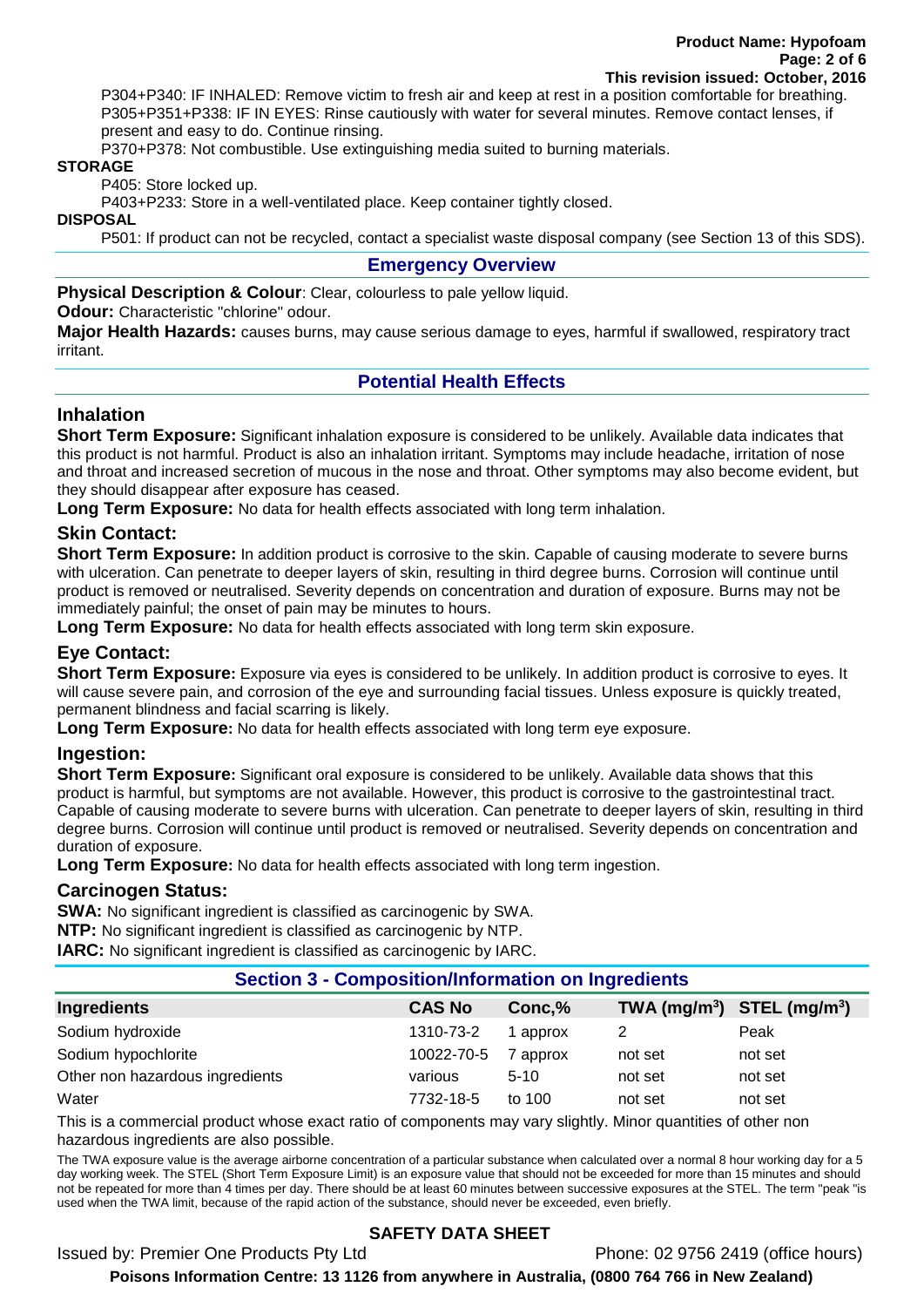## **Section 4 - First Aid Measures**

## **General Information:**

You should call The Poisons Information Centre if you feel that you may have been poisoned, burned or irritated by this product. The number is 13 1126 from anywhere in Australia (0800 764 766 in New Zealand) and is available at all times. Have this SDS with you when you call.

**Inhalation:** If irritation occurs, contact a Poisons Information Centre, or call a doctor. Remove source of contamination or move victim to fresh air. If breathing is difficult, oxygen may be beneficial if administered by trained personnel, preferably on a doctor's advice. In severe cases, symptoms of pulmonary oedema can be delayed up to 48 hours after exposure.

**Skin Contact:** Flush contaminated area with lukewarm, gently flowing water for at least 40 minutes, by the clock. DO NOT INTERRUPT FLUSHING. If necessary, keep emergency vehicle waiting (show paramedics this SDS and take their advice). Under running water, remove contaminated clothing, shoes and leather goods (eg watchbands and belts). Strongly basic ingredients tend to penetrate the skin and so need longer rinsing than other substances. If irritation persists, repeat flushing. Seek medical attention.

**Eye Contact:** Immediately flush the contaminated eye(s) with lukewarm, gently flowing water for at least 20-30 minutes, by the clock, while holding the eyelid(s) open. Neutral saline solution may be used as soon as it is available. DO NOT INTERRUPT FLUSHING. If necessary, keep emergency vehicle waiting (show paramedics this SDS and take their advice). Take care not to rinse contaminated water into the unaffected eye or onto face. If irritation persists, repeat flushing. Call a Poisons Information Centre or a doctor urgently.

**Ingestion:** If swallowed, rinse mouth thoroughly with water and contact a Poisons Information Centre. Urgent hospital treatment is likely to be needed. Give activated charcoal if instructed.

## **Section 5 - Fire Fighting Measures**

**Fire and Explosion Hazards**: There is no risk of an explosion from this product under normal circumstances if it is involved in a fire.

Only small quantities of decomposition products are expected from this products at temperatures normally achieved in a fire. This will only occur after heating to dryness.

Fire decomposition products from this product are likely to be harmful if inhaled. Take suitable protective measures. **Extinguishing Media:** Water fog or fine spray is the preferred medium for large fires. Aim to dilute the material with large quantities of water. If practical, contain diluted material and prevent from entering drains and water courses. **Fire Fighting:** If a significant quantity of this product is involved in a fire, call the fire brigade. There is little danger of a violent reaction or explosion if significant quantities of this product are involved in a fire. Recommended personal protective equipment is liquid-tight chemical protective clothing and breathing apparatus.

| <b>Flash point:</b>              | Does not burn.                  |
|----------------------------------|---------------------------------|
| <b>Upper Flammability Limit:</b> | Does not burn.                  |
| <b>Lower Flammability Limit:</b> | Does not burn.                  |
| <b>Autoignition temperature:</b> | Not applicable - does not burn. |
| <b>Flammability Class:</b>       | Does not burn.                  |
|                                  |                                 |

## **Section 6 - Accidental Release Measures**

**Accidental release:** In the event of a major spill, prevent spillage from entering drains or water courses. Evacuate the spill area and deny entry to unnecessary and unprotected personnel. Wear full protective chemically resistant clothing including eye/face protection, gauntlets and self contained breathing apparatus. See below under Personal Protection regarding Australian Standards relating to personal protective equipment. Suitable materials for protective clothing include rubber, Viton, Nitrile, butyl rubber, Barricade, neoprene, Teflon, polyethylene, PE/EVAL, Saranex, Responder. Eye/face protective equipment should comprise as a minimum, protective goggles. If there is a significant chance that vapours or mists are likely to build up in the cleanup area, we recommend that you use a respirator. Usually, no respirator is necessary when using this product. However, if you have any doubts consult the Australian Standard mentioned below (section 8).

Stop leak if safe to do so, and contain spill. Absorb onto sand, vermiculite or other suitable absorbent material. If spill is too large or if absorbent material is not available, try to create a dike to stop material spreading or going into drains or waterways. Because of the corrosiveness of this product, special personal care should be taken in any cleanup operation. Sweep up and shovel or collect recoverable product into labelled containers for recycling or salvage, and dispose of promptly. Recycle containers wherever possible after careful cleaning. After spills, wash area preventing runoff from entering drains. If a significant quantity of material enters drains, advise emergency services. This material may be suitable for approved landfill. Ensure legality of disposal by consulting regulations prior to disposal. Thoroughly launder protective clothing before storage or re-use. Advise laundry of nature of contamination when sending contaminated clothing to laundry.

# **SAFETY DATA SHEET**

Issued by: Premier One Products Pty Ltd Phone: 02 9756 2419 (office hours) **Poisons Information Centre: 13 1126 from anywhere in Australia, (0800 764 766 in New Zealand)**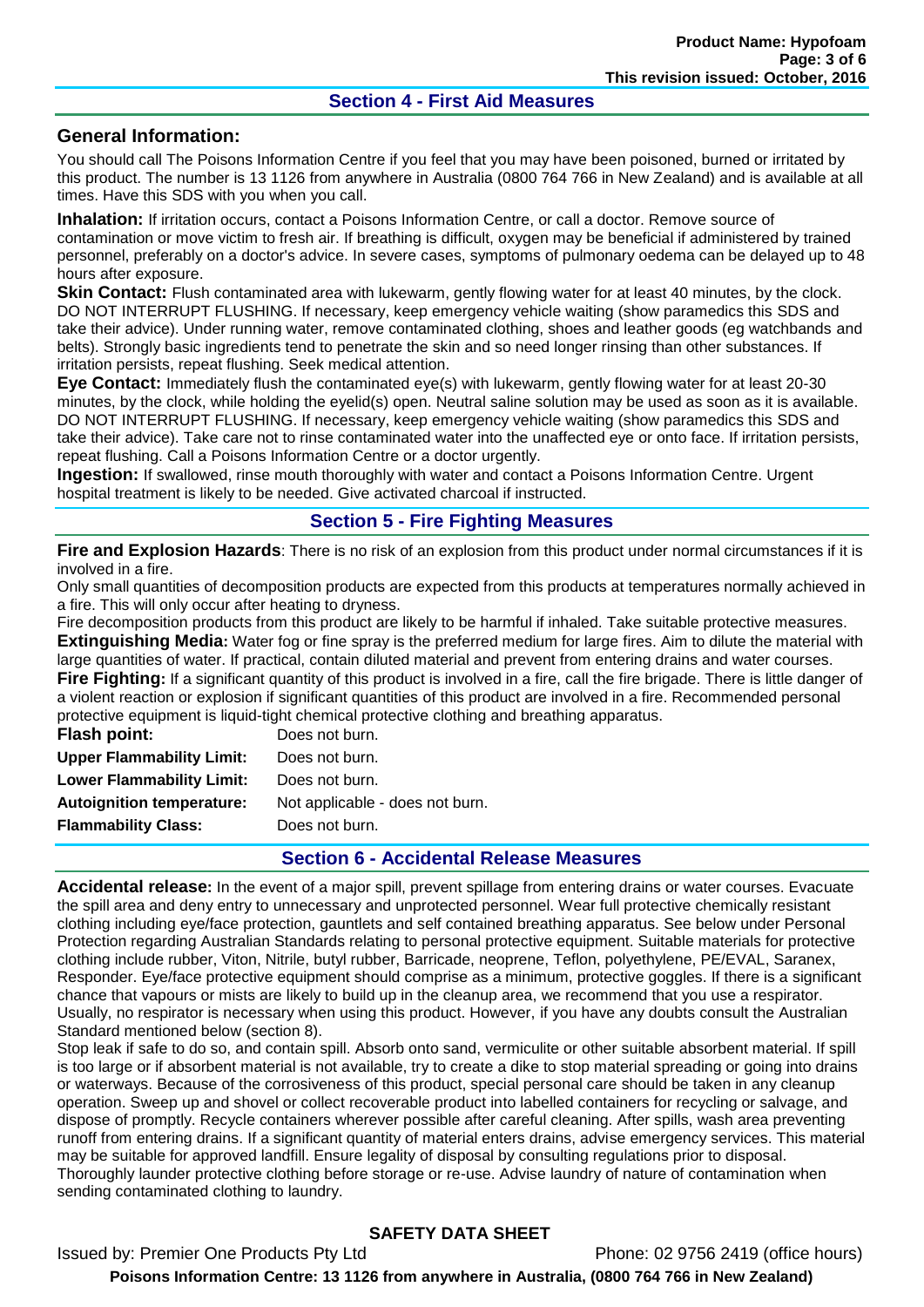# **Section 7 - Handling and Storage**

**Handling:** Keep exposure to this product to a minimum, and minimise the quantities kept in work areas. Check Section 8 of this SDS for details of personal protective measures, and make sure that those measures are followed. The measures detailed below under "Storage" should be followed during handling in order to minimise risks to persons using the product in the workplace. Also, avoid contact or contamination of product with incompatible materials listed in Section 10.

**Storage:** This product is a Scheduled Poison. Observe all relevant regulations regarding sale, transport and storage of this schedule of poison. Store in a cool, well ventilated area. Check containers periodically for corrosion and leaks. Containers should be kept closed in order to minimise contamination. Make sure that the product does not come into contact with substances listed under "Incompatibilities" in Section 10. If you keep more than 10,000kg or L of Dangerous Goods of Packaging Group III, you may be required to license the premises or notify your Dangerous Goods authority. If you have any doubts, we suggest you contact your Dangerous Goods authority in order to clarify your obligations. Check packaging - there may be further storage instructions on the label.

## **Section 8 - Exposure Controls and Personal Protection**

The following Australian Standards will provide general advice regarding safety clothing and equipment:

Respiratory equipment: **AS/NZS 1715**, Protective Gloves: **AS 2161**, Occupational Protective Clothing: AS/NZS 4501 set 2008, Industrial Eye Protection: **AS1336** and **AS/NZS 1337**, Occupational Protective Footwear: **AS/NZS2210**.

| <b>SWA Exposure Limits</b> | $TWA$ (mg/m <sup>3</sup> ) | STEL $(mg/m3)$ |
|----------------------------|----------------------------|----------------|
| Sodium hydroxide           |                            | Peak           |
|                            |                            |                |

No special equipment is usually needed when occasionally handling small quantities. The following instructions are for bulk handling or where regular exposure in an occupational setting occurs without proper containment systems. **Ventilation:** No special ventilation requirements are normally necessary for this product. However make sure that the work environment remains clean and that vapours and mists are minimised.

**Eye Protection:** Your eyes must be completely protected from this product by splash resistant goggles with face shield. All surrounding skin areas must be covered. Emergency eye wash facilities must also be available in an area close to where this product is being used.

**Skin Protection:** Because of the dangerous nature of this product, make sure that all skin areas are completely covered by impermeable gloves, overalls, hair covering, apron and face shield. See below for suitable material types. **Protective Material Types:** We suggest that protective clothing be made from the following materials: rubber,

Viton, nitrile, butyl rubber, Barricade, neoprene, Teflon, polyethylene, PE/EVAL, Saranex, Responder.

**Respirator:** Usually, no respirator is necessary when using this product. However, if you have any doubts consult the Australian Standard mentioned above.

Eyebaths or eyewash stations and safety deluge showers should be provided near to where this product is being used.

# **Section 9 - Physical and Chemical Properties:**

| <b>Physical Description &amp; colour:</b> | Clear, colourless to pale yellow liquid.  |
|-------------------------------------------|-------------------------------------------|
| Odour:                                    | Characteristic "chlorine" odour.          |
| <b>Boiling Point:</b>                     | Approximately 100°C at 100kPa.            |
| <b>Freezing/Melting Point:</b>            | Approximately 0°C.                        |
| <b>Volatiles:</b>                         | Water component.                          |
| <b>Vapour Pressure:</b>                   | 2.37 kPa at 20°C (water vapour pressure). |
| <b>Vapour Density:</b>                    | No data.                                  |
| <b>Specific Gravity:</b>                  | 1.1 at $20^{\circ}$ C                     |
| <b>Water Solubility:</b>                  | Completely soluble in water.              |
| pH:                                       | Corrosive. Ph 12.5-13.5 at 20°C           |
| <b>Volatility:</b>                        | No data.                                  |
| <b>Odour Threshold:</b>                   | No data.                                  |
| <b>Evaporation Rate:</b>                  | No data.                                  |
| <b>Coeff Oil/water Distribution:</b>      | No data                                   |
| <b>Autoignition temp:</b>                 | Not applicable - does not burn.           |

## **Section 10 - Stability and Reactivity**

**Reactivity:** Most strong alkalis and bases react with inorganic and organic acids to form salts. They can also react with some metals liberating hydrogen gas. These reactions may be rapid and sometimes liberate much heat. They can also decompose many organic materials such as esters, in a reaction called hydrolysis. **Conditions to Avoid:** Handle and open containers carefully.

# **SAFETY DATA SHEET**

Issued by: Premier One Products Pty Ltd Phone: 02 9756 2419 (office hours) **Poisons Information Centre: 13 1126 from anywhere in Australia, (0800 764 766 in New Zealand)**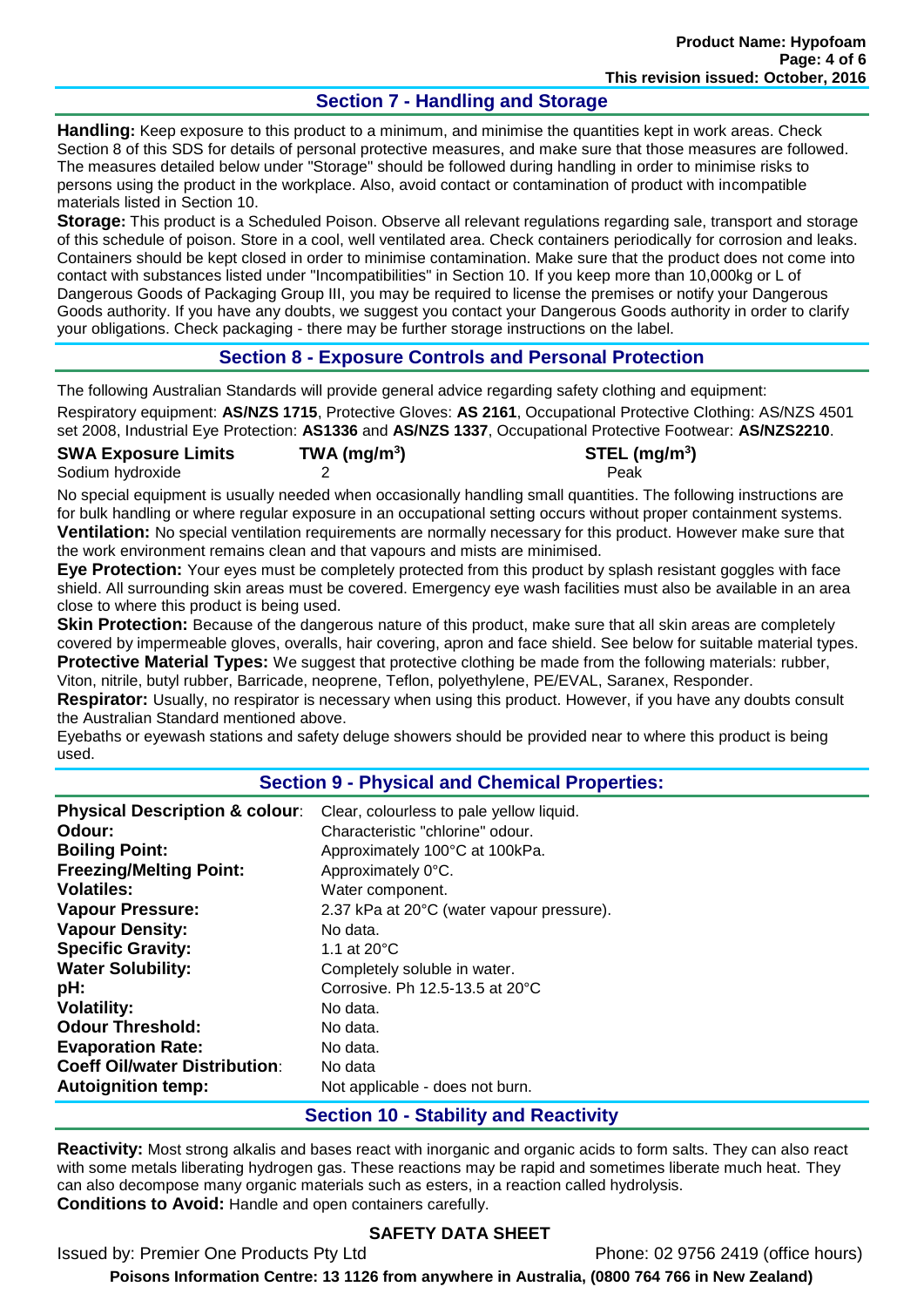**Incompatibilities:** acids, zinc, tin, aluminium and their alloys.

**Fire Decomposition:** Only small quantities of decomposition products are expected from this products at temperatures normally achieved in a fire. This will only occur after heating to dryness. Carbon dioxide, and if combustion is incomplete, carbon monoxide and smoke. Hydrogen chloride gas, other compounds of chlorine. Water. Carbon monoxide poisoning produces headache, weakness, nausea, dizziness, confusion, dimness of vision, disturbance of judgment, and unconsciousness followed by coma and death.

**Polymerisation:** This product will not undergo polymerisation reactions.

#### **Section 11 - Toxicological Information**

| <b>Local Effects:</b><br><b>Target Organs:</b> | eyes, skin                |  |
|------------------------------------------------|---------------------------|--|
| <b>Classification of Hazardous Ingredients</b> |                           |  |
| Ingredient                                     | <b>Risk Phrases</b>       |  |
| Sodium Hydroxide                               | >=0.5%Conc<2%: Xi; R36/38 |  |
| <b>Section 12 - Ecological Information</b>     |                           |  |

Salts, acids and bases are typically diluted and neutralised when released to the environment in small quantities. However, until diluted or neutralised it will kill all aquatic organisms it contacts due to high pH and action of the available chlorine.

#### **Section 13 - Disposal Considerations**

**Disposal:** Containers should be emptied as completely as practical before disposal. If possible, recycle containers either in-house or send to recycle company. If this is not practical, send to a commercial waste disposal site. Please do NOT dispose into sewers or waterways.

#### **Section 14 - Transport Information**

**UN Number:** 1719, CAUSTIC ALKALI LIQUID, N.O.S. **Hazchem Code:** 2R **Special Provisions:** 223, 274 **Dangerous Goods Class:** Class 8, Corrosive Substances. **Packaging Group:** III **Packaging Method:** P001, IBC03

Class 8 Corrosive Substances shall not be loaded in the same vehicle or packed in the same freight container with Classes 1 (Explosives), 4.3 (Dangerous When Wet Substances), 5.1 (Oxidising Agents), 5.2 (Organic Peroxides), 6 (Toxic Substances where the Toxic Substances are cyanides and the Corrosives are acids), 7 (Radioactive Substances), Foodstuffs and foodstuff empties. They may however be loaded in the same vehicle or packed in the same freight container with Classes 2.1 (Flammable Gases), 2.2 (Non-Flammable, Non-Toxic Gases), 2.3 (Poisonous Gases), 3 (Flammable liquids), 4.1 (Flammable Solids), 4.2 (Spontaneously Combustible Substances), 6 (Toxic Substances except where the Toxic Substances are cyanides and the Corrosives are acids) and 9 (Miscellaneous Dangerous Goods).

#### **Section 15 - Regulatory Information**

**AICS:** All of the significant ingredients in this product are compliant with NICNAS regulations. The following ingredients: Sodium hydroxide, Sodium hypochlorite, are mentioned in the SUSMP.

#### **Section 16 - Other Information**

**This SDS contains only safety-related information. For other data see product literature.**

| <b>Acronyms:</b>    |                                                                                                                        |
|---------------------|------------------------------------------------------------------------------------------------------------------------|
| <b>ADG Code</b>     | Australian Code for the Transport of Dangerous Goods by Road and Rail, 7th Edition                                     |
| <b>AICS</b>         | Australian Inventory of Chemical Substances                                                                            |
| <b>CAS Number</b>   | <b>Chemical Abstracts Service Registry Number</b>                                                                      |
| <b>Hazchem Code</b> | Emergency action code of numbers and letters that provide information to emergency<br>services especially firefighters |
| <b>IARC</b>         | International Agency for Research on Cancer                                                                            |
| <b>SWA</b>          | Safe Work Australia, formerly ASCC and NOHSC                                                                           |
| <b>NOS</b>          | Not otherwise specified                                                                                                |

#### **SAFETY DATA SHEET**

Issued by: Premier One Products Pty Ltd Phone: 02 9756 2419 (office hours)

**Poisons Information Centre: 13 1126 from anywhere in Australia, (0800 764 766 in New Zealand)**